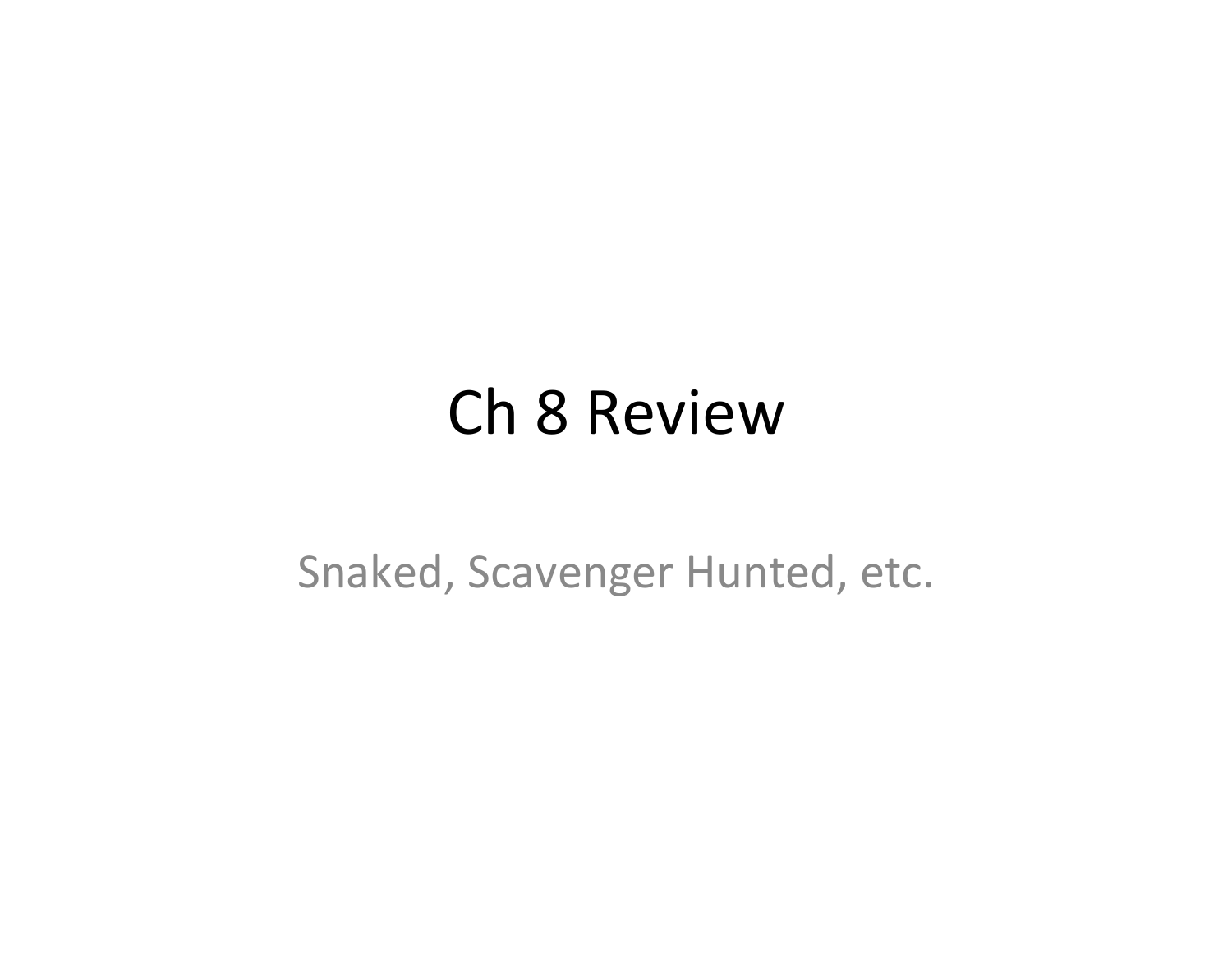• You are standing 350 feet away from a skyscraper that is 750 feet tall. What is the angle of elevation from you to the top of the building? 

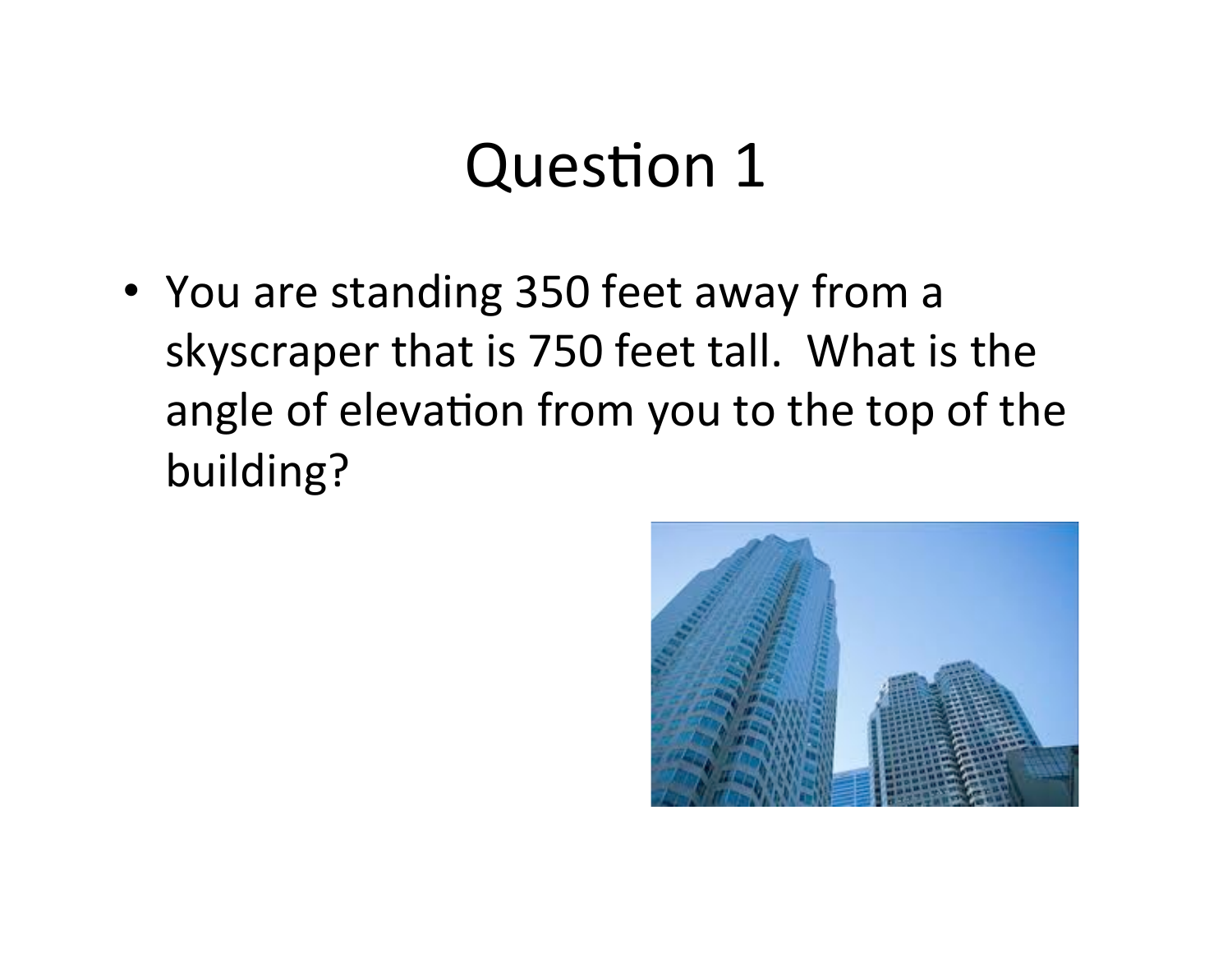• You are attending a concert with some friends and sit halfway up the bleachers in the arena. The angle of depression from your horizontal line of sight to the stage is 24 degrees. If your seat is 45 feet above stage level, what is your actual distance from the stage?

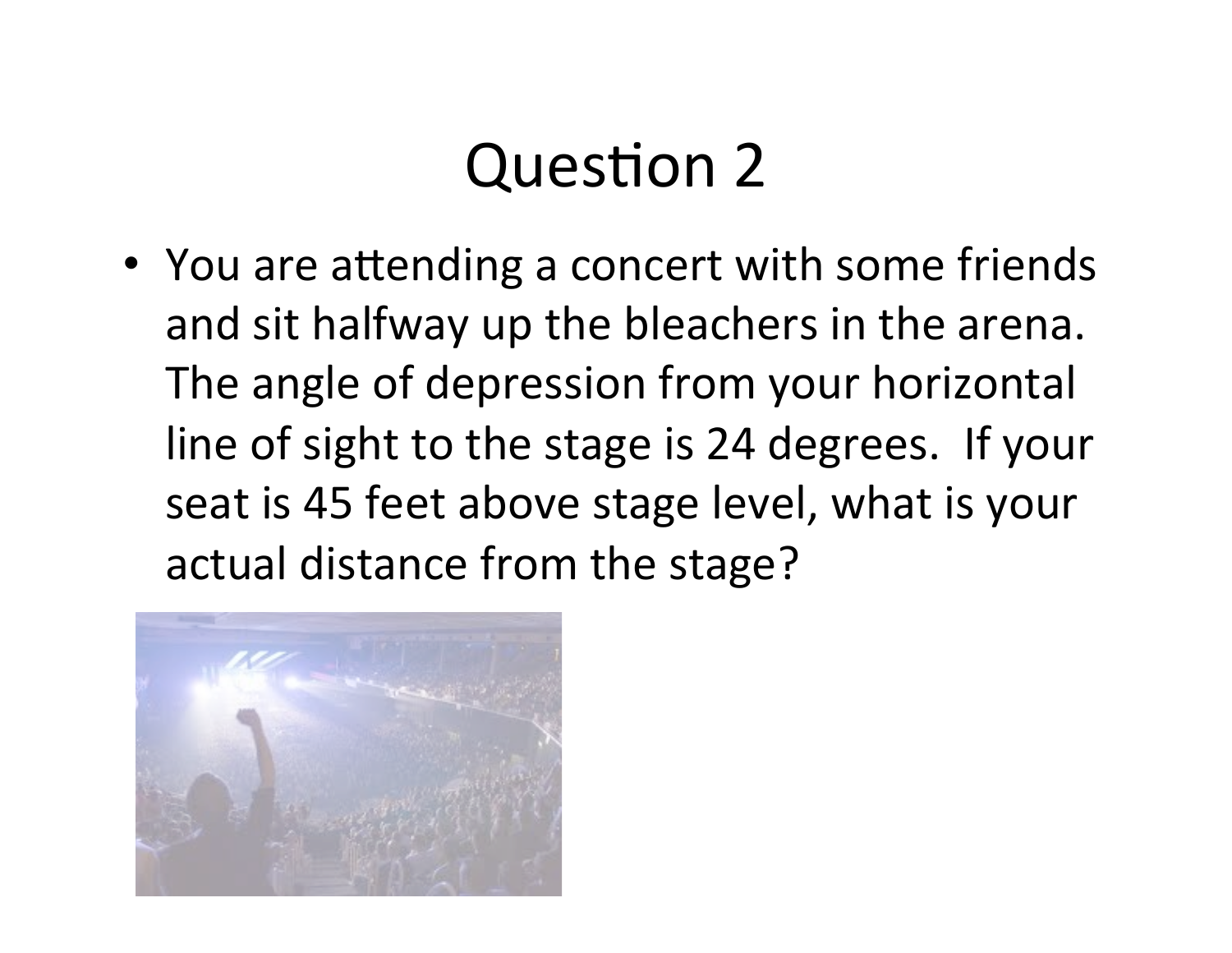• Mr. Smith is measuring his television. The TV is 36 inches wide and 24 inches tall. What is the length of the diagonal on the TV?

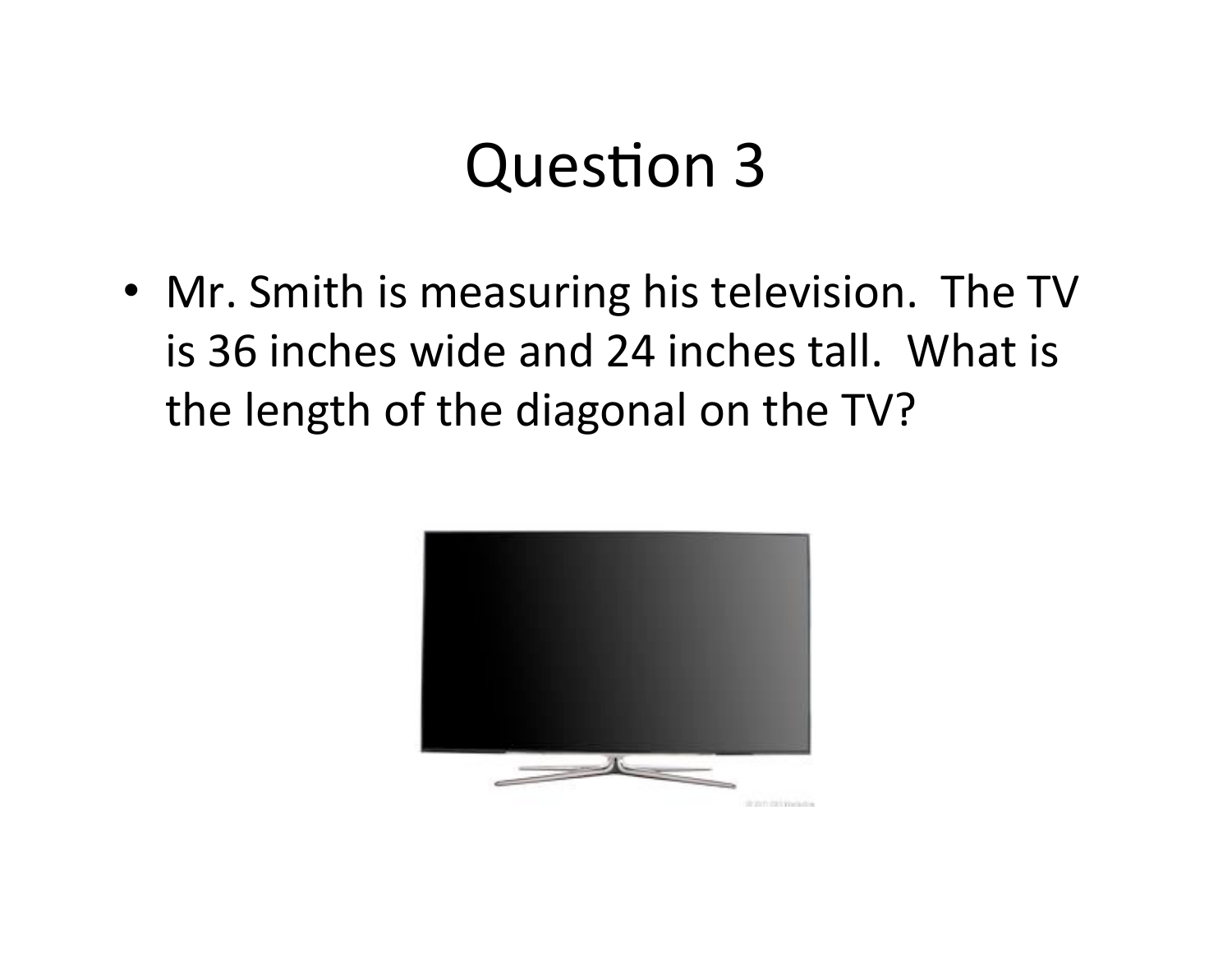• A baseball diamond is a square that is 90 feet on each side. What is the distance from 2<sup>nd</sup> base to home plate?

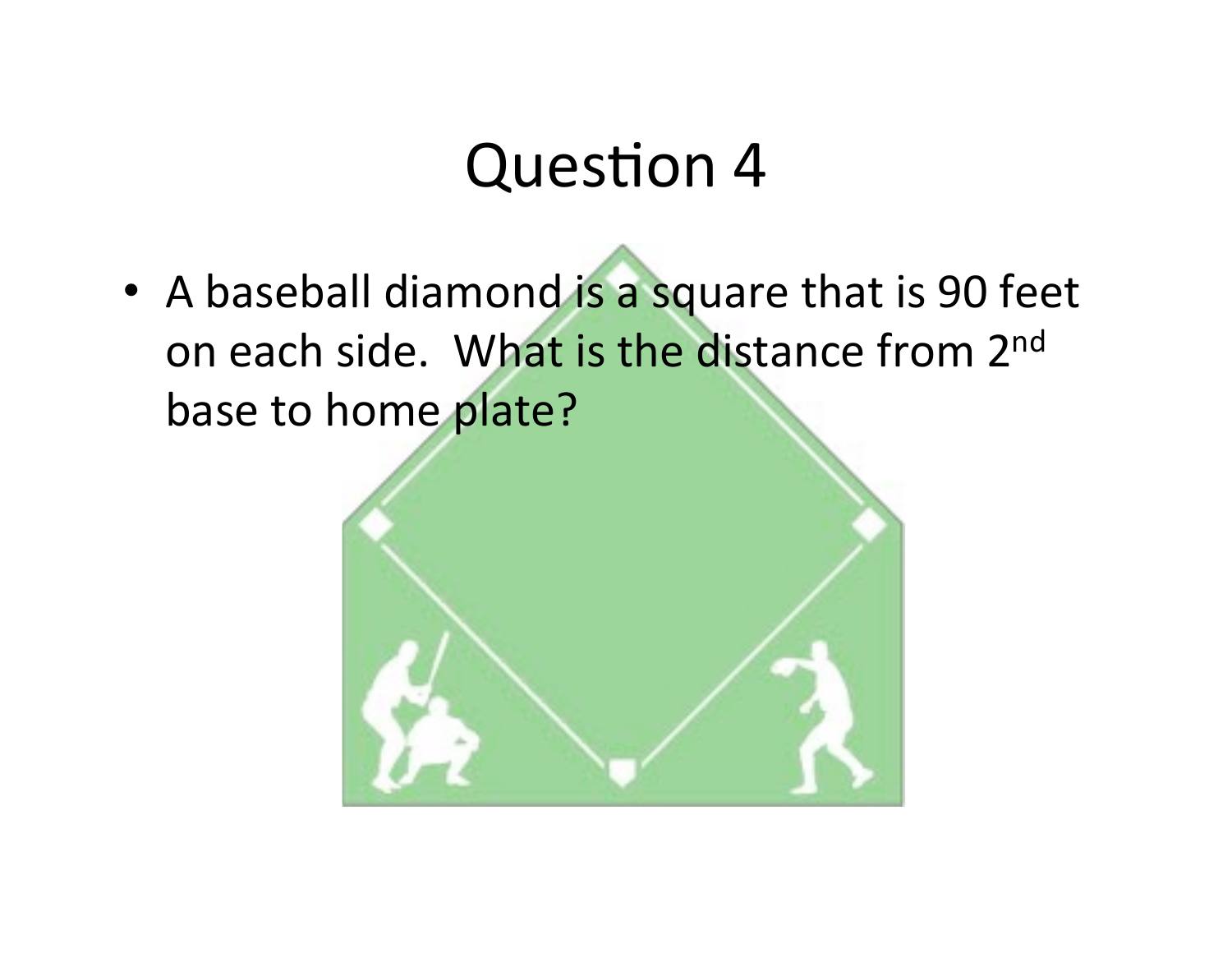• Find the unknown side length. Is it a Pythagorean triple?

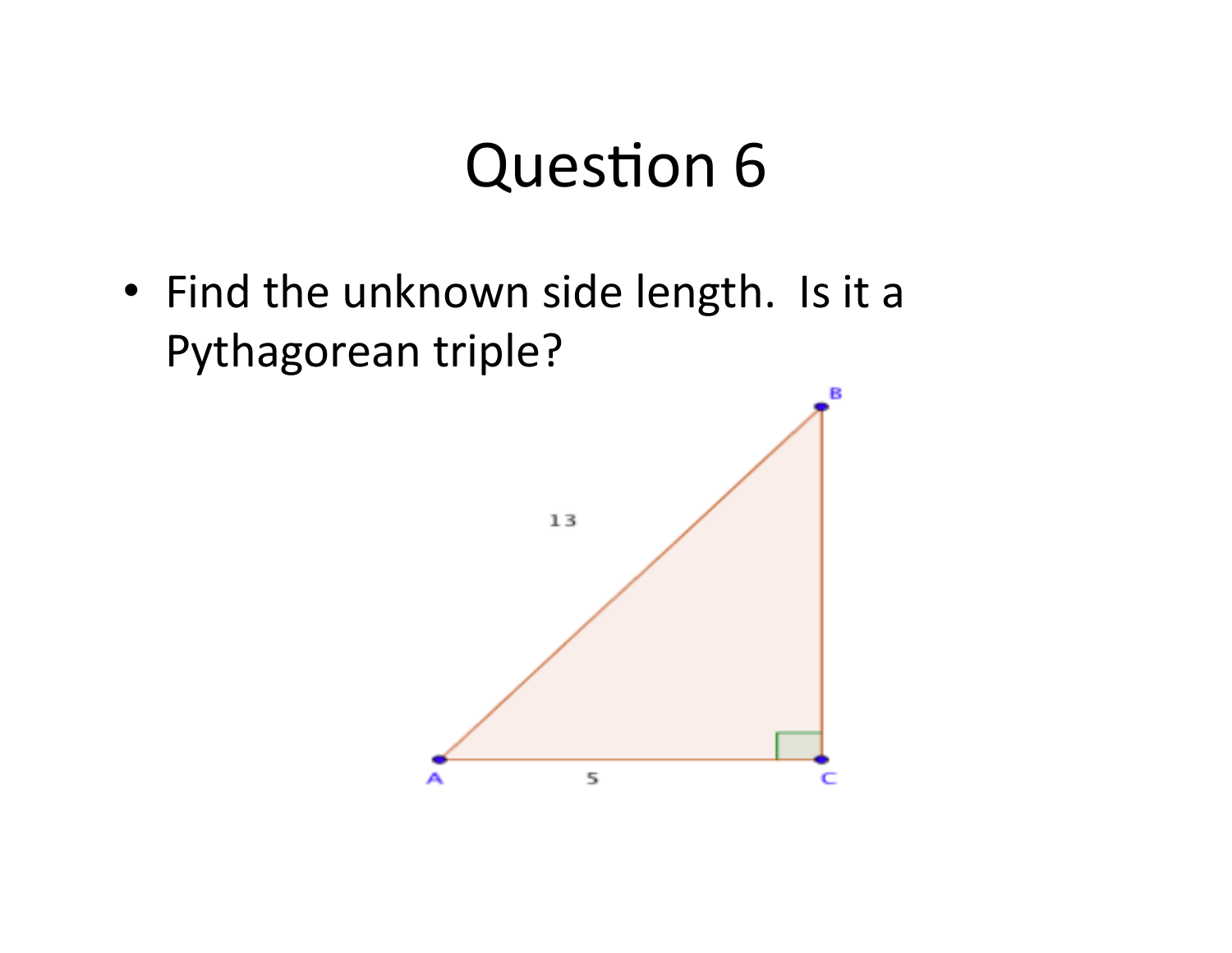• Find the unknown side length. Is it a Pythagorean triple?

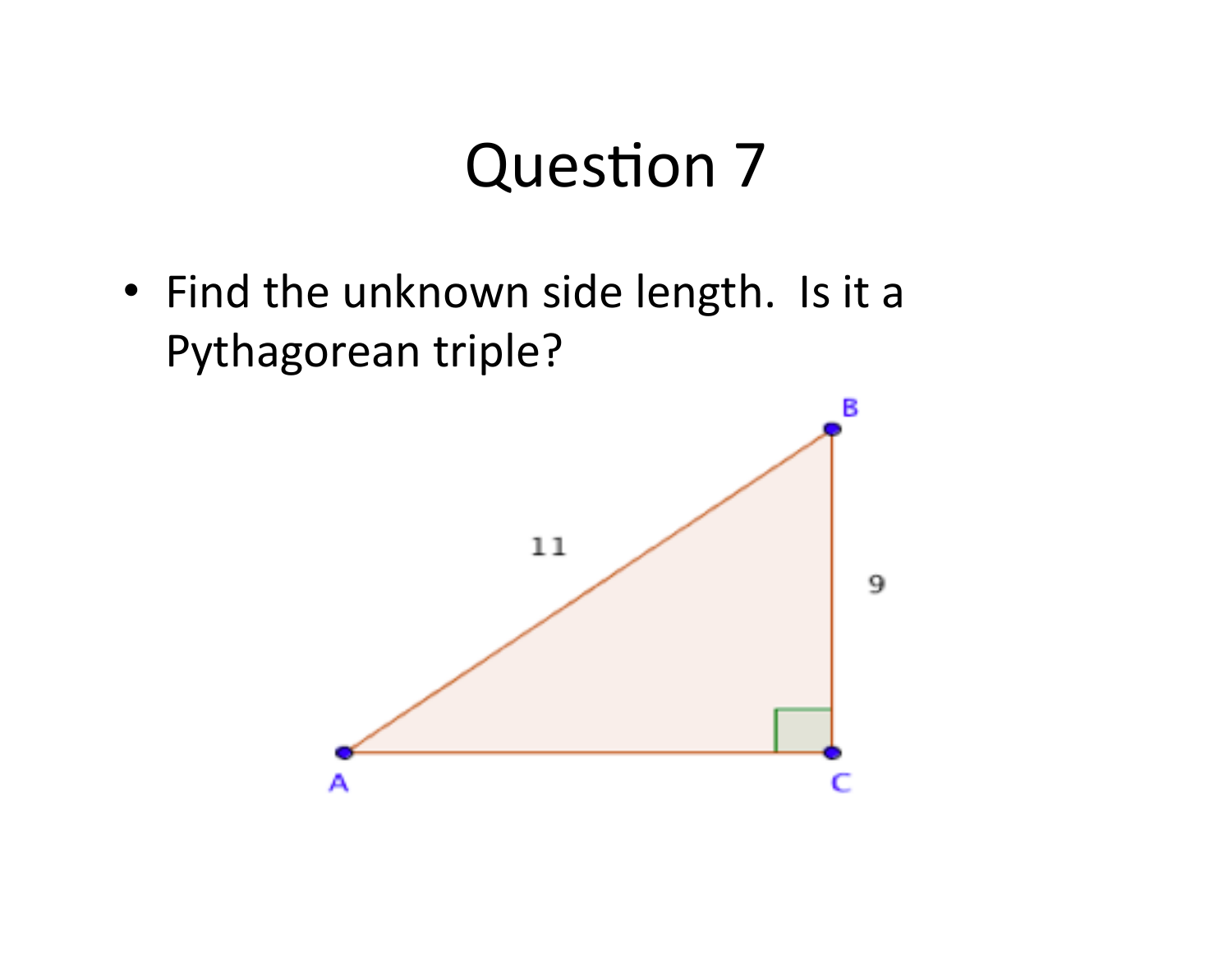• Determine if the following lengths can form a triangle. If so, is it a right triangle? Acute? Obtuse?

a) 
$$
3\sqrt[3]{8}
$$
 77, 85  
b) ,4, 6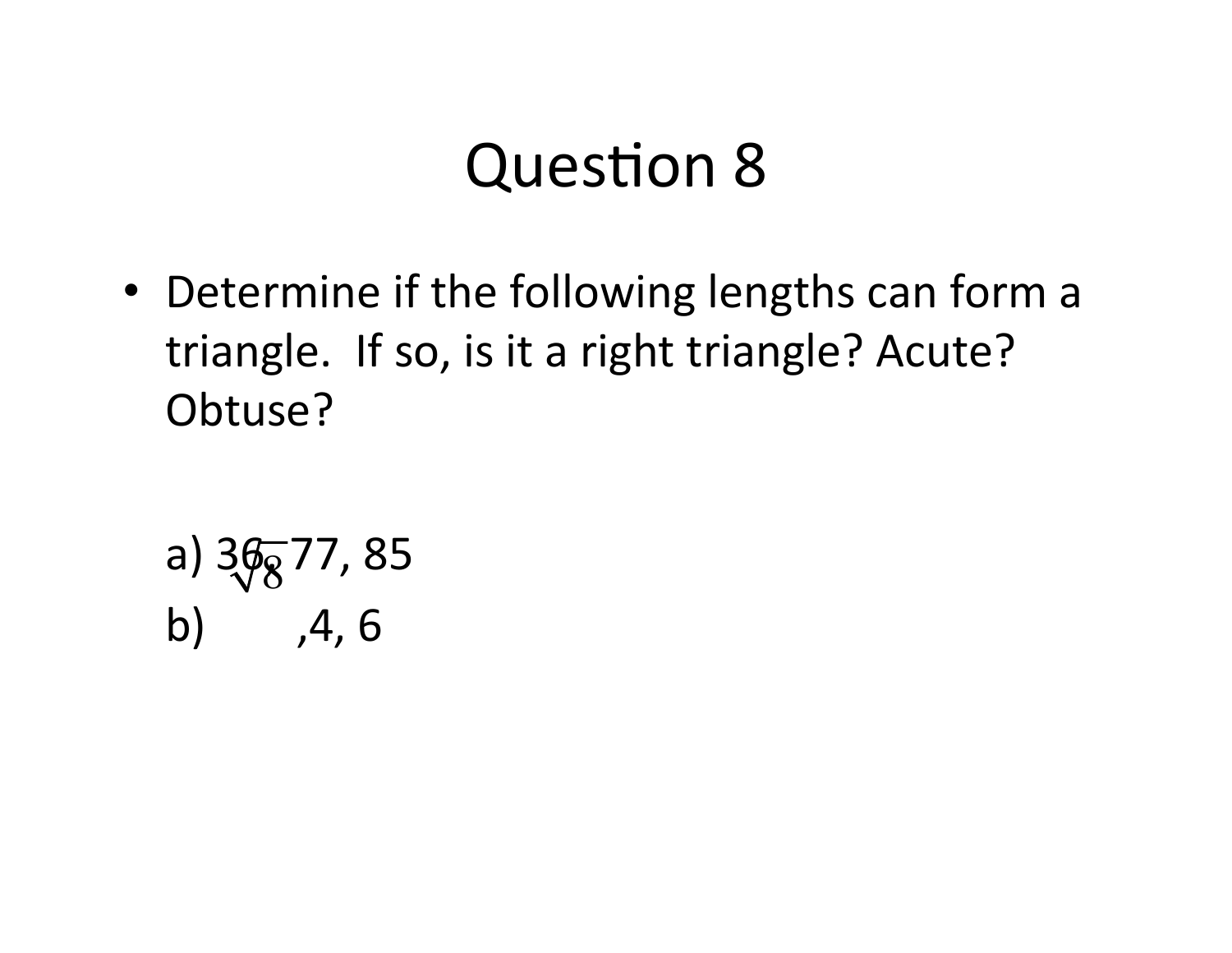В · Solve the triangle. 25 24

А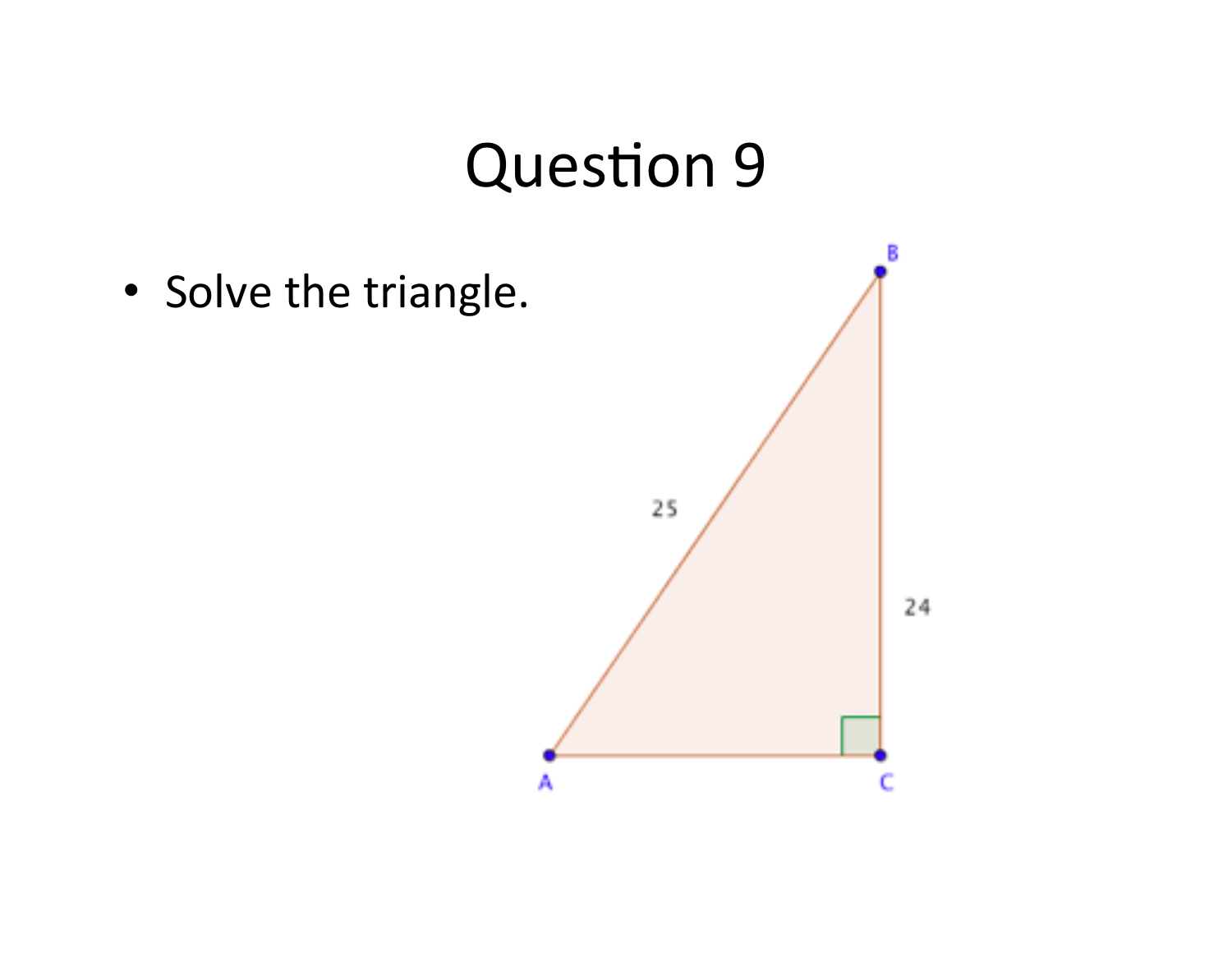• Solve the triangle. 45° G 5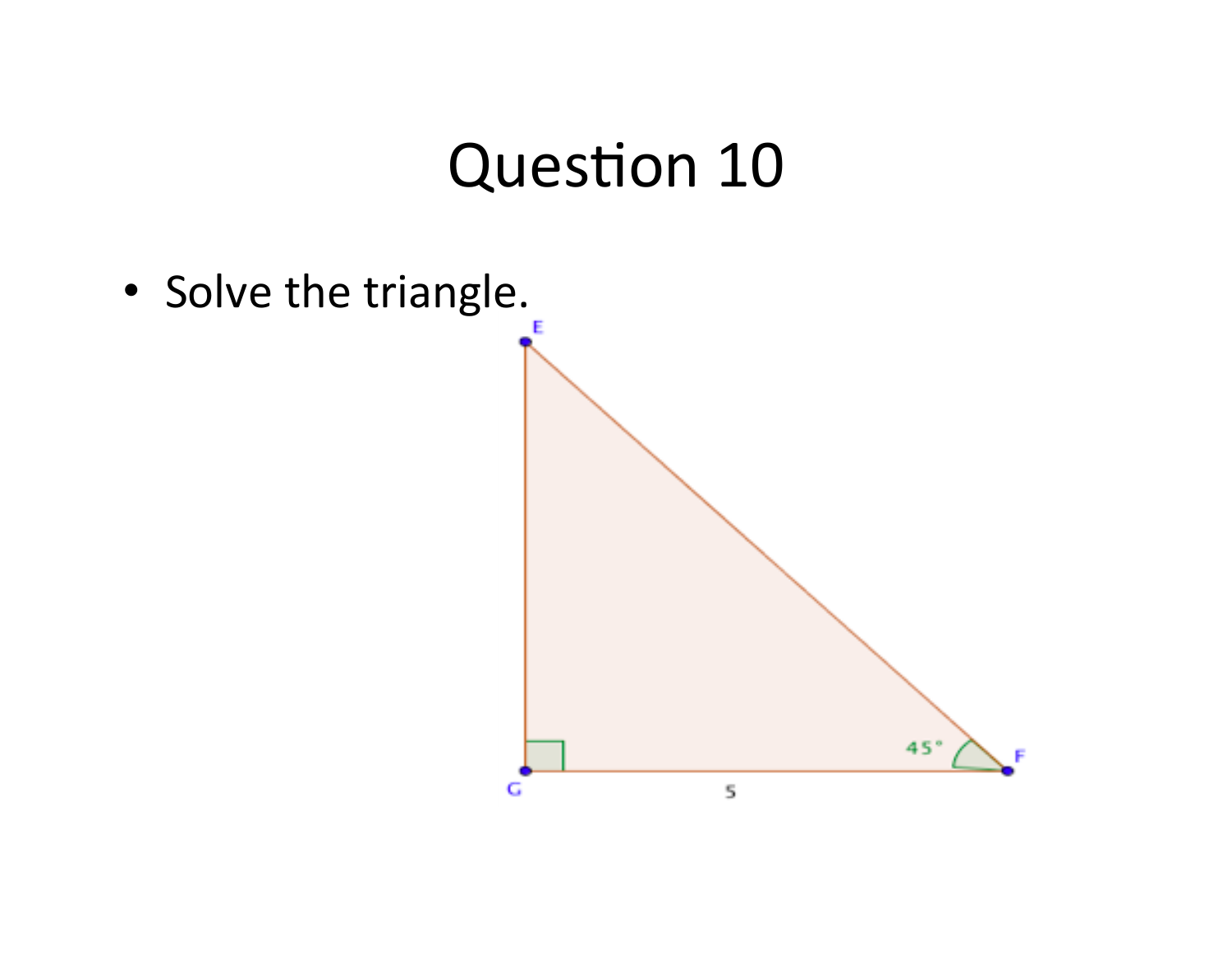- Find the trigonometric ratios of the triangle. Write each as a fraction.
- $\cdot$  sinA=
- $\text{cos}A =$
- $\bullet$  tanA=
- $\cdot$  sinB=
- $\text{-} \cos B =$
- $\bullet$  tanB=

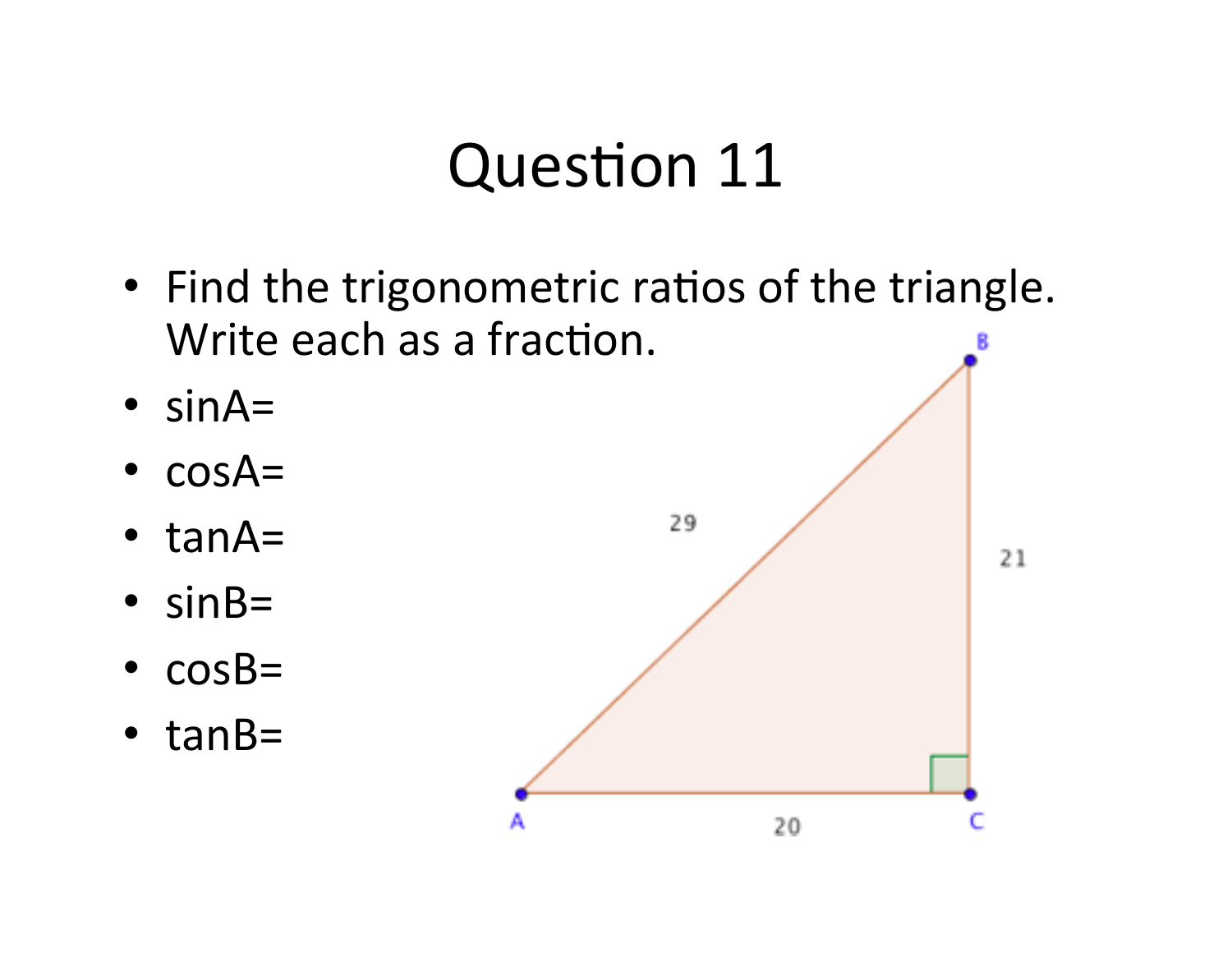• Find the unknown side lengths.

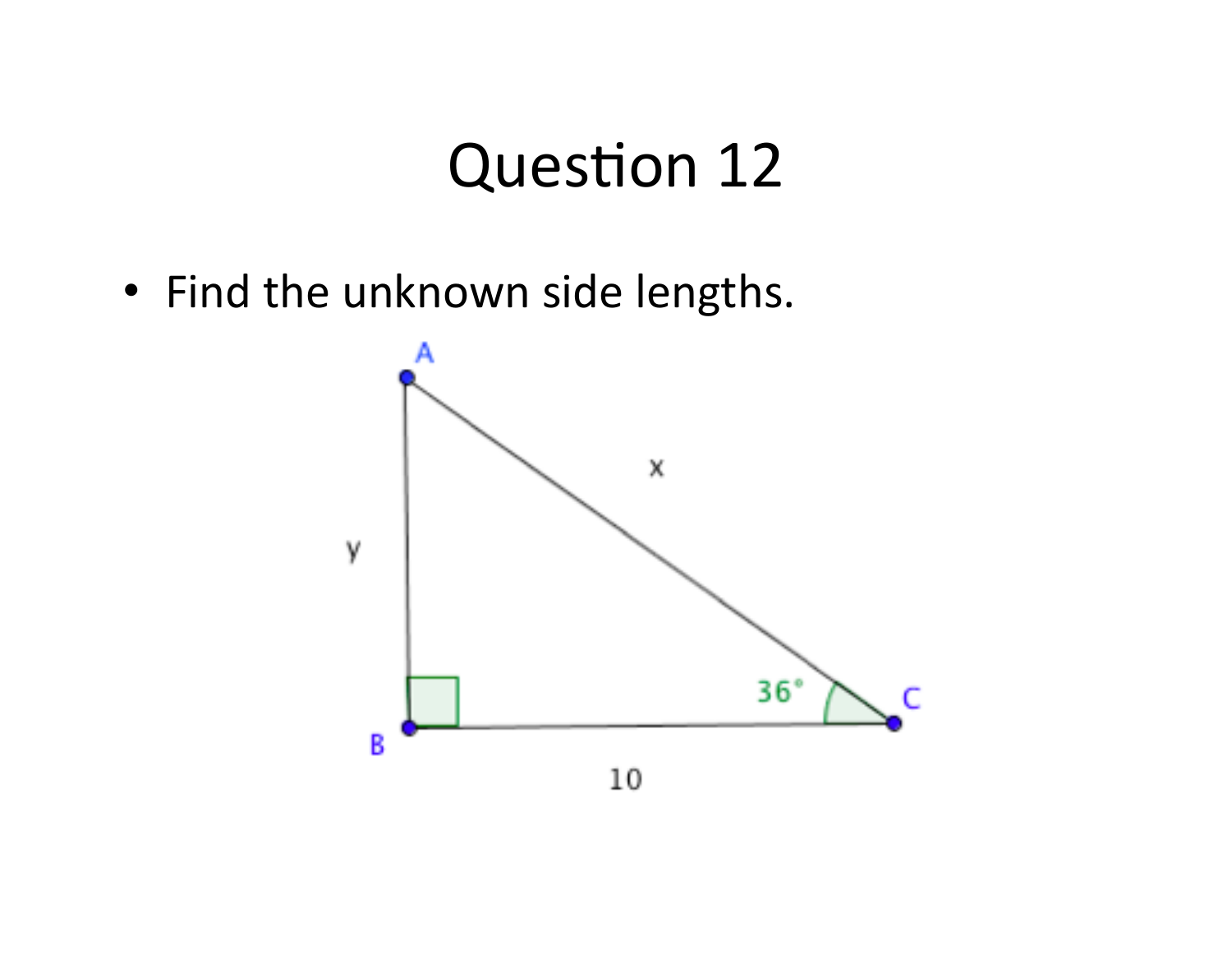• Find the unknown side lengths.